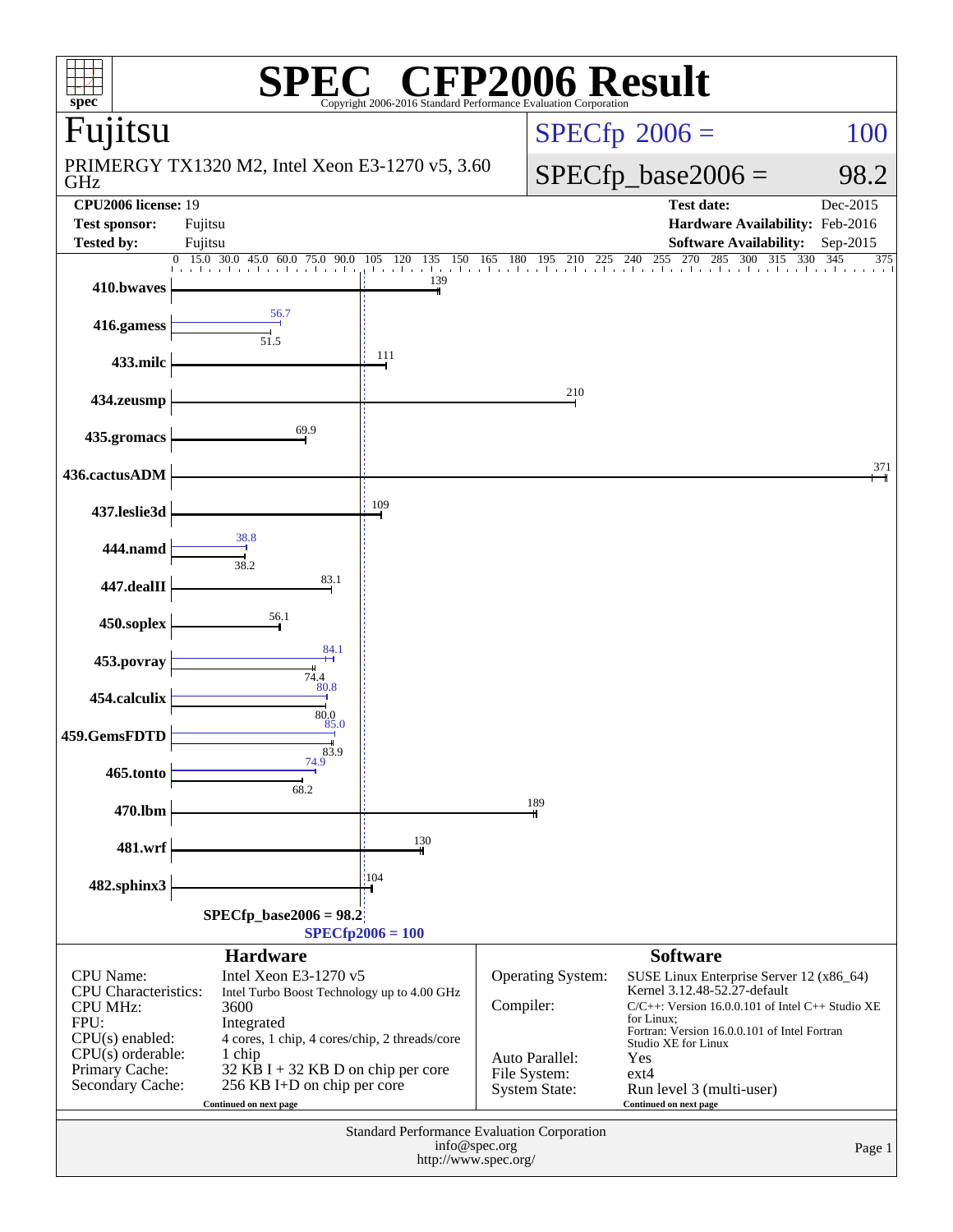

### Fujitsu

GHz PRIMERGY TX1320 M2, Intel Xeon E3-1270 v5, 3.60

### $SPECfp2006 = 100$  $SPECfp2006 = 100$  $SPECTp\_base2006 = 98.2$

**[CPU2006 license:](http://www.spec.org/auto/cpu2006/Docs/result-fields.html#CPU2006license)** 19 **[Test date:](http://www.spec.org/auto/cpu2006/Docs/result-fields.html#Testdate)** Dec-2015

**[Test sponsor:](http://www.spec.org/auto/cpu2006/Docs/result-fields.html#Testsponsor)** Fujitsu **[Hardware Availability:](http://www.spec.org/auto/cpu2006/Docs/result-fields.html#HardwareAvailability)** Feb-2016

[Other Cache:](http://www.spec.org/auto/cpu2006/Docs/result-fields.html#OtherCache) [Other Hardware:](http://www.spec.org/auto/cpu2006/Docs/result-fields.html#OtherHardware) None

[L3 Cache:](http://www.spec.org/auto/cpu2006/Docs/result-fields.html#L3Cache) 8 MB I+D on chip per chip<br>Other Cache: None [Memory:](http://www.spec.org/auto/cpu2006/Docs/result-fields.html#Memory) 64 GB (4 x 16 GB 2Rx8 PC4-2133P-E)<br>Disk Subsystem: 1 x SATA, 500 GB, 7200 RPM 1 x SATA, 500 GB, 7200 RPM

| <b>Tested by:</b>           | Fuiitsu                            |                       | <b>Software Availability:</b> | Sep-2015 |
|-----------------------------|------------------------------------|-----------------------|-------------------------------|----------|
| L3 Cache:                   | 8 MB I+D on chip per chip          | <b>Base Pointers:</b> | 64-bit                        |          |
| Other Cache:                | None                               | Peak Pointers:        | $32/64$ -bit                  |          |
| Memory:                     | 64 GB (4 x 16 GB 2Rx8 PC4-2133P-E) | Other Software:       | None                          |          |
| Disk Subsystem <sup>.</sup> | $1 \times$ SATA 500 GB 7200 RPM    |                       |                               |          |

| <b>Results Table</b>                                                                                     |                |       |                |       |                |             |                |              |                |              |                |              |
|----------------------------------------------------------------------------------------------------------|----------------|-------|----------------|-------|----------------|-------------|----------------|--------------|----------------|--------------|----------------|--------------|
|                                                                                                          | <b>Base</b>    |       |                |       |                | <b>Peak</b> |                |              |                |              |                |              |
| <b>Benchmark</b>                                                                                         | <b>Seconds</b> | Ratio | <b>Seconds</b> | Ratio | <b>Seconds</b> | Ratio       | <b>Seconds</b> | <b>Ratio</b> | <b>Seconds</b> | <b>Ratio</b> | <b>Seconds</b> | <b>Ratio</b> |
| 410.bwayes                                                                                               | 98.4           | 138   | 97.9           | 139   | 97.4           | 139         | 98.4           | 138          | 97.9           | 139          | 97.4           | 139          |
| 416.gamess                                                                                               | 380            | 51.5  | 380            | 51.5  | 379            | 51.6        | 345            | 56.8         | 345            | 56.7         | 345            | 56.7         |
| $433$ .milc                                                                                              | 82.2           | 112   | 82.4           | 111   | 82.4           | 111         | 82.2           | 112          | 82.4           | <b>111</b>   | 82.4           | 111          |
| 434.zeusmp                                                                                               | 43.3           | 210   | 43.3           | 210   | 43.4           | 210         | 43.3           | 210          | 43.3           | 210          | 43.4           | 210          |
| 435.gromacs                                                                                              | 103            | 69.6  | 102            | 69.9  | 102            | 69.9        | 103            | 69.6         | 102            | 69.9         | 102            | 69.9         |
| 436.cactusADM                                                                                            | 32.2           | 371   | 32.8           | 364   | 32.1           | 372         | 32.2           | 371          | 32.8           | 364          | 32.1           | 372          |
| 437.leslie3d                                                                                             | 86.6           | 109   | 86.1           | 109   | 86.6           | 108         | 86.6           | 109          | 86.1           | 109          | 86.6           | 108          |
| 444.namd                                                                                                 | 211            | 37.9  | 210            | 38.2  | 210            | 38.2        | 207            | 38.8         | 206            | 38.9         | 207            | 38.8         |
| 447.dealII                                                                                               | 138            | 83.0  | 138            | 83.1  | 138            | 83.1        | 138            | 83.0         | 138            | 83.1         | 138            | 83.1         |
| 450.soplex                                                                                               | 149            | 55.8  | 148            | 56.4  | 149            | 56.1        | 149            | 55.8         | 148            | 56.4         | 149            | 56.1         |
| 453.povray                                                                                               | 72.6           | 73.3  | 71.5           | 74.4  | 71.5           | 74.4        | 63.2           | 84.2         | 63.3           | 84.1         | 66.5           | 80.0         |
| 454.calculix                                                                                             | 103            | 80.0  | 103            | 80.0  | 103            | 80.1        | <b>102</b>     | 80.8         | 102            | 80.7         | 102            | 80.8         |
| 459.GemsFDTD                                                                                             | 126            | 84.0  | 127            | 83.2  | 127            | 83.9        | <u>125</u>     | 85.0         | 125            | 84.9         | 125            | 85.0         |
| 465.tonto                                                                                                | 144            | 68.3  | 145            | 67.9  | 144            | 68.2        | 131            | 74.9         | 131            | 74.9         | 132            | 74.6         |
| 470.1bm                                                                                                  | 72.5           | 189   | 73.1           | 188   | 72.4           | 190         | 72.5           | 189          | 73.1           | 188          | 72.4           | 190          |
| 481.wrf                                                                                                  | 85.3           | 131   | 86.5           | 129   | 85.6           | 130         | 85.3           | 131          | 86.5           | 129          | 85.6           | 130          |
| 482.sphinx3                                                                                              | 188            | 103   | 187            | 104   | 187            | 104         | 188            | 103          | 187            | 104          | 187            | 104          |
| Results appear in the order in which they were run. Bold underlined text indicates a median measurement. |                |       |                |       |                |             |                |              |                |              |                |              |

### **[Operating System Notes](http://www.spec.org/auto/cpu2006/Docs/result-fields.html#OperatingSystemNotes)**

Stack size set to unlimited using "ulimit -s unlimited"

### **[Platform Notes](http://www.spec.org/auto/cpu2006/Docs/result-fields.html#PlatformNotes)**

 BIOS configuration: Sysinfo program /home/SPECcpu2006/config/sysinfo.rev6914 \$Rev: 6914 \$ \$Date:: 2014-06-25 #\$ e3fbb8667b5a285932ceab81e28219e1 running on TX1320M2 Thu Dec 17 17:22:02 2015

 This section contains SUT (System Under Test) info as seen by some common utilities. To remove or add to this section, see: <http://www.spec.org/cpu2006/Docs/config.html#sysinfo>

From /proc/cpuinfo

Continued on next page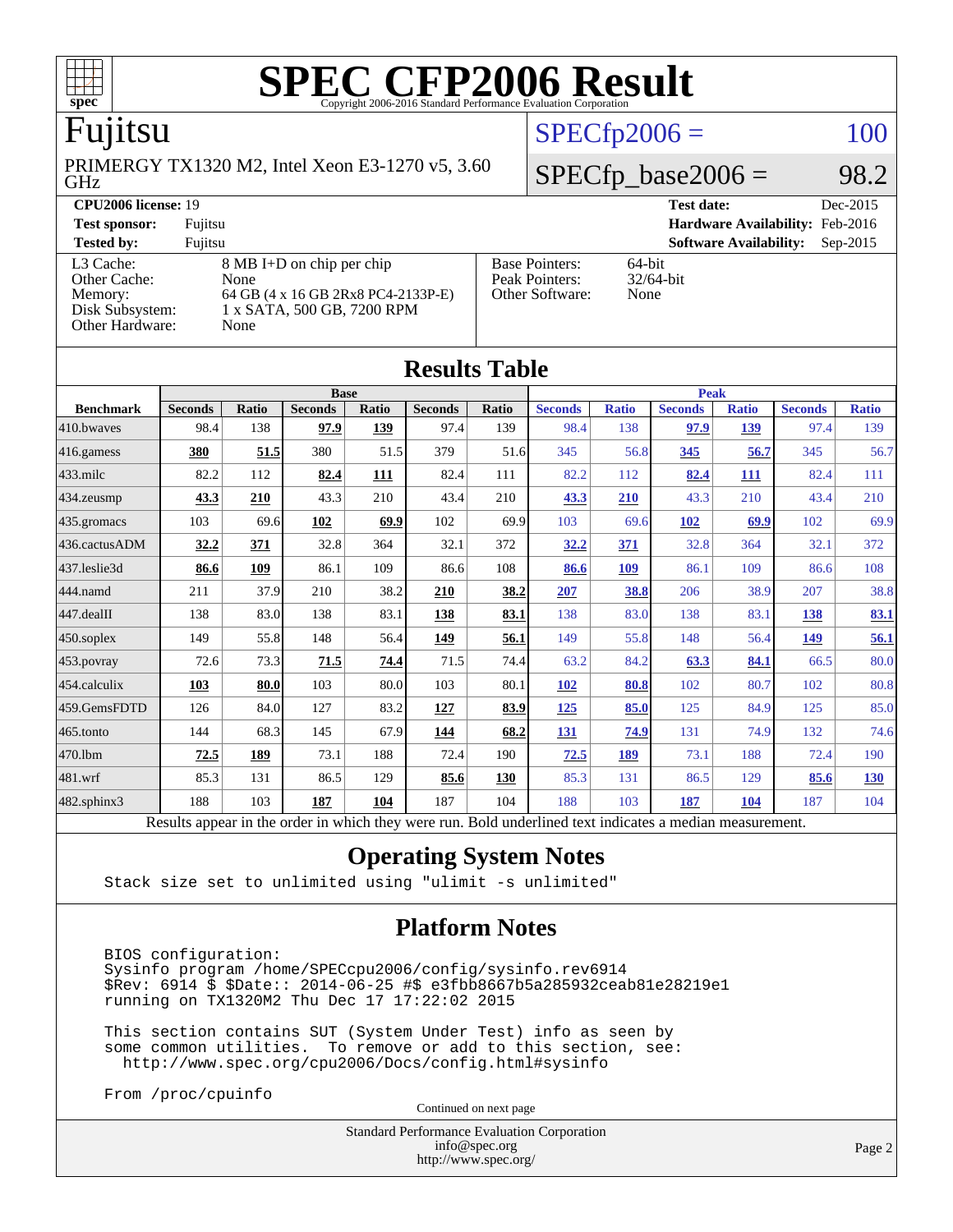

Fujitsu

GHz PRIMERGY TX1320 M2, Intel Xeon E3-1270 v5, 3.60  $SPECTp2006 = 100$ 

 $SPECTp\_base2006 = 98.2$ 

**[CPU2006 license:](http://www.spec.org/auto/cpu2006/Docs/result-fields.html#CPU2006license)** 19 **[Test date:](http://www.spec.org/auto/cpu2006/Docs/result-fields.html#Testdate)** Dec-2015 **[Test sponsor:](http://www.spec.org/auto/cpu2006/Docs/result-fields.html#Testsponsor)** Fujitsu **[Hardware Availability:](http://www.spec.org/auto/cpu2006/Docs/result-fields.html#HardwareAvailability)** Feb-2016 **[Tested by:](http://www.spec.org/auto/cpu2006/Docs/result-fields.html#Testedby)** Fujitsu **[Software Availability:](http://www.spec.org/auto/cpu2006/Docs/result-fields.html#SoftwareAvailability)** Sep-2015

#### **[Platform Notes \(Continued\)](http://www.spec.org/auto/cpu2006/Docs/result-fields.html#PlatformNotes)**

Standard Performance Evaluation Corporation [info@spec.org](mailto:info@spec.org) model name : Intel(R) Xeon(R) CPU E3-1270 v5 @ 3.60GHz 1 "physical id"s (chips) 8 "processors" cores, siblings (Caution: counting these is hw and system dependent. The following excerpts from /proc/cpuinfo might not be reliable. Use with caution.) cpu cores : 4 siblings : 8 physical 0: cores 0 1 2 3 cache size : 8192 KB From /proc/meminfo MemTotal: 65906076 kB HugePages\_Total: 0<br>Hugepagesize: 2048 kB Hugepagesize: /usr/bin/lsb\_release -d SUSE Linux Enterprise Server 12 From /etc/\*release\* /etc/\*version\* SuSE-release: SUSE Linux Enterprise Server 12 (x86\_64)  $VFRSTON = 12$  PATCHLEVEL = 0 # This file is deprecated and will be removed in a future service pack or release. # Please check /etc/os-release for details about this release. os-release: NAME="SLES" VERSION="12" VERSION\_ID="12" PRETTY\_NAME="SUSE Linux Enterprise Server 12" ID="sles" ANSI\_COLOR="0;32" CPE\_NAME="cpe:/o:suse:sles:12" uname -a: Linux TX1320M2 3.12.48-52.27-default #1 SMP Mon Oct 5 10:08:10 UTC 2015 (314f0e3) x86\_64 x86\_64 x86\_64 GNU/Linux run-level 5 Dec 17 13:11 SPEC is set to: /home/SPECcpu2006<br>Filesystem Type Size Use Type Size Used Avail Use% Mounted on /dev/sda3 xfs 1.6T 21G 1.6T 2% /home Additional information from dmidecode: Warning: Use caution when you interpret this section. The 'dmidecode' program reads system data which is "intended to allow hardware to be accurately determined", but the intent may not be met, as there are frequent changes to hardware, firmware, and the "DMTF SMBIOS" standard. Continued on next page

<http://www.spec.org/>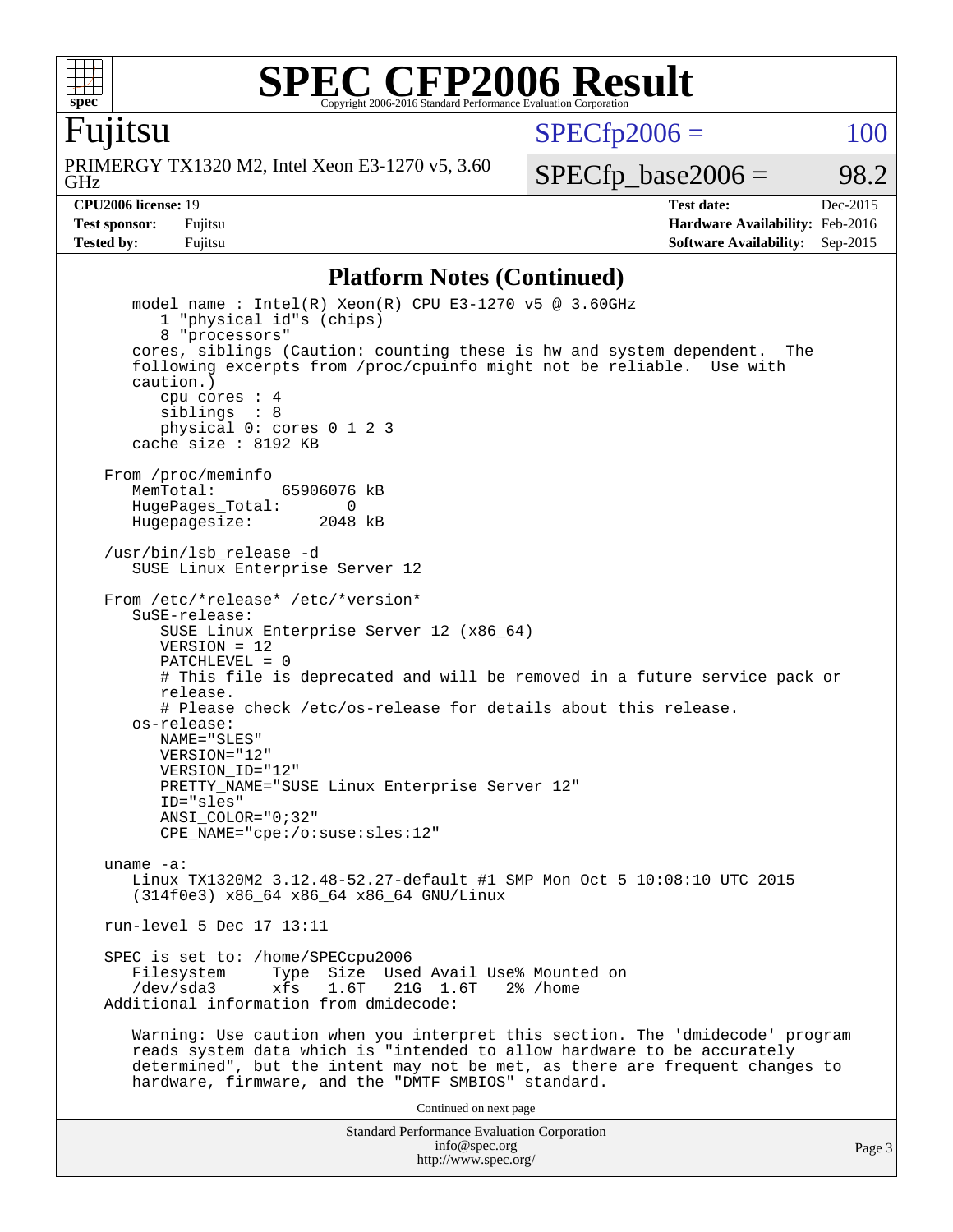

### Fujitsu

GHz PRIMERGY TX1320 M2, Intel Xeon E3-1270 v5, 3.60  $SPECTp2006 = 100$ 

 $SPECTp\_base2006 = 98.2$ 

**[CPU2006 license:](http://www.spec.org/auto/cpu2006/Docs/result-fields.html#CPU2006license)** 19 **[Test date:](http://www.spec.org/auto/cpu2006/Docs/result-fields.html#Testdate)** Dec-2015 **[Test sponsor:](http://www.spec.org/auto/cpu2006/Docs/result-fields.html#Testsponsor)** Fujitsu **[Hardware Availability:](http://www.spec.org/auto/cpu2006/Docs/result-fields.html#HardwareAvailability)** Feb-2016 **[Tested by:](http://www.spec.org/auto/cpu2006/Docs/result-fields.html#Testedby)** Fujitsu **[Software Availability:](http://www.spec.org/auto/cpu2006/Docs/result-fields.html#SoftwareAvailability)** Sep-2015

#### **[Platform Notes \(Continued\)](http://www.spec.org/auto/cpu2006/Docs/result-fields.html#PlatformNotes)**

 BIOS FUJITSU // American Megatrends Inc. V5.0.0.11 R1.1.0 for D3373-A1x 10/30/2015 Memory:

4x SK Hynix HMA82GU7MFR8N-TF 16 GB 2 rank 2133 MHz

(End of data from sysinfo program)

#### **[General Notes](http://www.spec.org/auto/cpu2006/Docs/result-fields.html#GeneralNotes)**

Environment variables set by runspec before the start of the run: KMP\_AFFINITY = "granularity=fine,compact,1,0" LD\_LIBRARY\_PATH = "/home/SPECcpu2006/libs/32:/home/SPECcpu2006/libs/64:/home/SPECcpu2006/sh" OMP NUM THREADS = "4"

 Binaries compiled on a system with 1x Intel Core i5-4670K CPU + 32GB memory using RedHat EL 7.1 Transparent Huge Pages enabled with: echo always > /sys/kernel/mm/transparent\_hugepage/enabled

For information about Fujitsu please visit: <http://www.fujitsu.com>

### **[Base Compiler Invocation](http://www.spec.org/auto/cpu2006/Docs/result-fields.html#BaseCompilerInvocation)**

[C benchmarks](http://www.spec.org/auto/cpu2006/Docs/result-fields.html#Cbenchmarks):  $\frac{1}{2}$ cc  $-\text{m64}$ 

[C++ benchmarks:](http://www.spec.org/auto/cpu2006/Docs/result-fields.html#CXXbenchmarks) [icpc -m64](http://www.spec.org/cpu2006/results/res2016q1/cpu2006-20160111-38684.flags.html#user_CXXbase_intel_icpc_64bit_bedb90c1146cab66620883ef4f41a67e)

[Fortran benchmarks](http://www.spec.org/auto/cpu2006/Docs/result-fields.html#Fortranbenchmarks): [ifort -m64](http://www.spec.org/cpu2006/results/res2016q1/cpu2006-20160111-38684.flags.html#user_FCbase_intel_ifort_64bit_ee9d0fb25645d0210d97eb0527dcc06e)

[Benchmarks using both Fortran and C](http://www.spec.org/auto/cpu2006/Docs/result-fields.html#BenchmarksusingbothFortranandC): [icc -m64](http://www.spec.org/cpu2006/results/res2016q1/cpu2006-20160111-38684.flags.html#user_CC_FCbase_intel_icc_64bit_0b7121f5ab7cfabee23d88897260401c) [ifort -m64](http://www.spec.org/cpu2006/results/res2016q1/cpu2006-20160111-38684.flags.html#user_CC_FCbase_intel_ifort_64bit_ee9d0fb25645d0210d97eb0527dcc06e)

### **[Base Portability Flags](http://www.spec.org/auto/cpu2006/Docs/result-fields.html#BasePortabilityFlags)**

 410.bwaves: [-DSPEC\\_CPU\\_LP64](http://www.spec.org/cpu2006/results/res2016q1/cpu2006-20160111-38684.flags.html#suite_basePORTABILITY410_bwaves_DSPEC_CPU_LP64) 416.gamess: [-DSPEC\\_CPU\\_LP64](http://www.spec.org/cpu2006/results/res2016q1/cpu2006-20160111-38684.flags.html#suite_basePORTABILITY416_gamess_DSPEC_CPU_LP64) 433.milc: [-DSPEC\\_CPU\\_LP64](http://www.spec.org/cpu2006/results/res2016q1/cpu2006-20160111-38684.flags.html#suite_basePORTABILITY433_milc_DSPEC_CPU_LP64) 434.zeusmp: [-DSPEC\\_CPU\\_LP64](http://www.spec.org/cpu2006/results/res2016q1/cpu2006-20160111-38684.flags.html#suite_basePORTABILITY434_zeusmp_DSPEC_CPU_LP64) 435.gromacs: [-DSPEC\\_CPU\\_LP64](http://www.spec.org/cpu2006/results/res2016q1/cpu2006-20160111-38684.flags.html#suite_basePORTABILITY435_gromacs_DSPEC_CPU_LP64) [-nofor\\_main](http://www.spec.org/cpu2006/results/res2016q1/cpu2006-20160111-38684.flags.html#user_baseLDPORTABILITY435_gromacs_f-nofor_main) 436.cactusADM: [-DSPEC\\_CPU\\_LP64](http://www.spec.org/cpu2006/results/res2016q1/cpu2006-20160111-38684.flags.html#suite_basePORTABILITY436_cactusADM_DSPEC_CPU_LP64) [-nofor\\_main](http://www.spec.org/cpu2006/results/res2016q1/cpu2006-20160111-38684.flags.html#user_baseLDPORTABILITY436_cactusADM_f-nofor_main) 437.leslie3d: [-DSPEC\\_CPU\\_LP64](http://www.spec.org/cpu2006/results/res2016q1/cpu2006-20160111-38684.flags.html#suite_basePORTABILITY437_leslie3d_DSPEC_CPU_LP64) 444.namd: [-DSPEC\\_CPU\\_LP64](http://www.spec.org/cpu2006/results/res2016q1/cpu2006-20160111-38684.flags.html#suite_basePORTABILITY444_namd_DSPEC_CPU_LP64) 447.dealII: [-DSPEC\\_CPU\\_LP64](http://www.spec.org/cpu2006/results/res2016q1/cpu2006-20160111-38684.flags.html#suite_basePORTABILITY447_dealII_DSPEC_CPU_LP64)

Continued on next page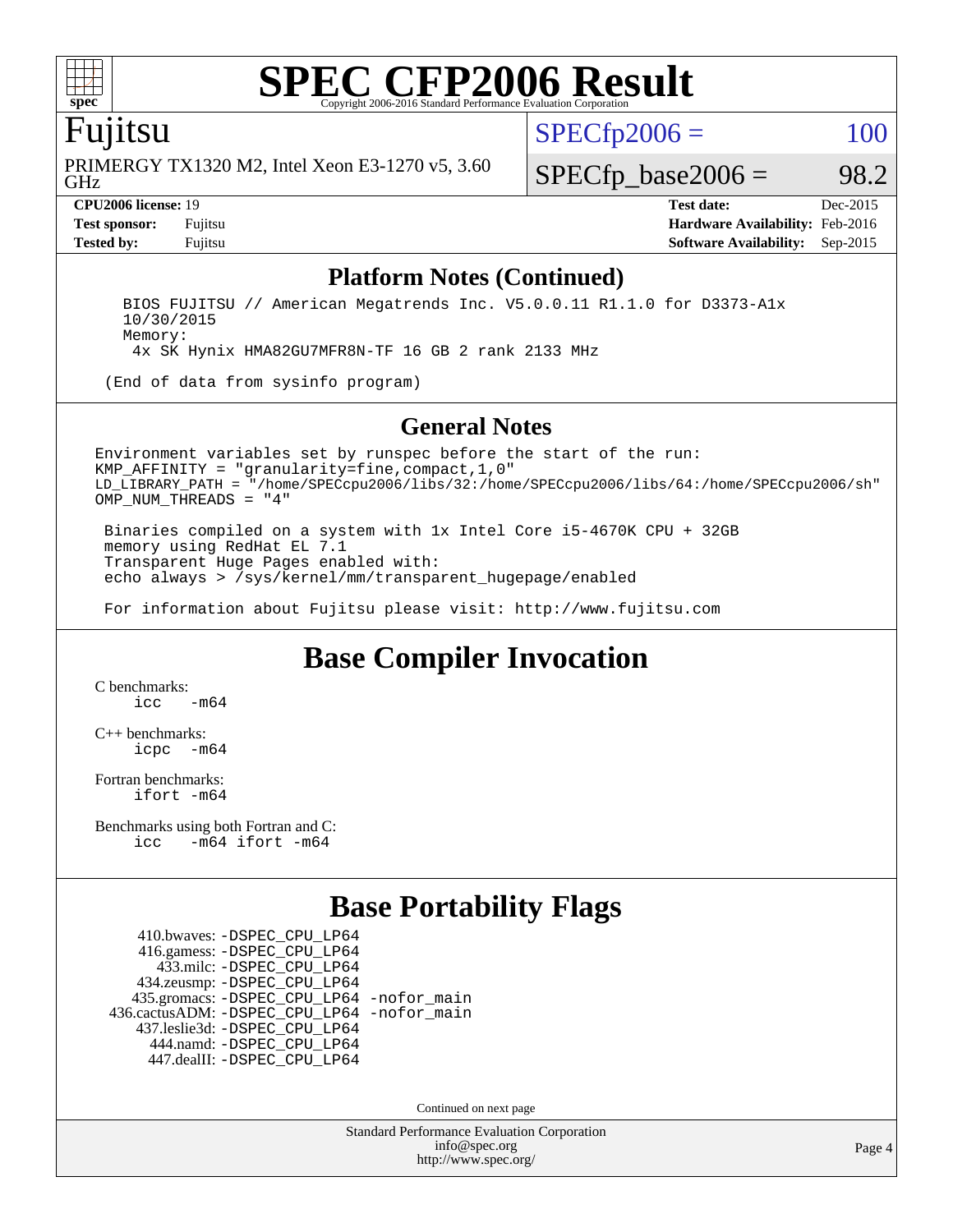

### Fujitsu

GHz PRIMERGY TX1320 M2, Intel Xeon E3-1270 v5, 3.60  $SPECTp2006 = 100$ 

 $SPECTp\_base2006 = 98.2$ 

**[CPU2006 license:](http://www.spec.org/auto/cpu2006/Docs/result-fields.html#CPU2006license)** 19 **[Test date:](http://www.spec.org/auto/cpu2006/Docs/result-fields.html#Testdate)** Dec-2015 **[Test sponsor:](http://www.spec.org/auto/cpu2006/Docs/result-fields.html#Testsponsor)** Fujitsu **[Hardware Availability:](http://www.spec.org/auto/cpu2006/Docs/result-fields.html#HardwareAvailability)** Feb-2016 **[Tested by:](http://www.spec.org/auto/cpu2006/Docs/result-fields.html#Testedby)** Fujitsu **[Software Availability:](http://www.spec.org/auto/cpu2006/Docs/result-fields.html#SoftwareAvailability)** Sep-2015

### **[Base Portability Flags \(Continued\)](http://www.spec.org/auto/cpu2006/Docs/result-fields.html#BasePortabilityFlags)**

 450.soplex: [-DSPEC\\_CPU\\_LP64](http://www.spec.org/cpu2006/results/res2016q1/cpu2006-20160111-38684.flags.html#suite_basePORTABILITY450_soplex_DSPEC_CPU_LP64) 453.povray: [-DSPEC\\_CPU\\_LP64](http://www.spec.org/cpu2006/results/res2016q1/cpu2006-20160111-38684.flags.html#suite_basePORTABILITY453_povray_DSPEC_CPU_LP64) 454.calculix: [-DSPEC\\_CPU\\_LP64](http://www.spec.org/cpu2006/results/res2016q1/cpu2006-20160111-38684.flags.html#suite_basePORTABILITY454_calculix_DSPEC_CPU_LP64) [-nofor\\_main](http://www.spec.org/cpu2006/results/res2016q1/cpu2006-20160111-38684.flags.html#user_baseLDPORTABILITY454_calculix_f-nofor_main) 459.GemsFDTD: [-DSPEC\\_CPU\\_LP64](http://www.spec.org/cpu2006/results/res2016q1/cpu2006-20160111-38684.flags.html#suite_basePORTABILITY459_GemsFDTD_DSPEC_CPU_LP64) 465.tonto: [-DSPEC\\_CPU\\_LP64](http://www.spec.org/cpu2006/results/res2016q1/cpu2006-20160111-38684.flags.html#suite_basePORTABILITY465_tonto_DSPEC_CPU_LP64) 470.lbm: [-DSPEC\\_CPU\\_LP64](http://www.spec.org/cpu2006/results/res2016q1/cpu2006-20160111-38684.flags.html#suite_basePORTABILITY470_lbm_DSPEC_CPU_LP64) 482.sphinx3: [-DSPEC\\_CPU\\_LP64](http://www.spec.org/cpu2006/results/res2016q1/cpu2006-20160111-38684.flags.html#suite_basePORTABILITY482_sphinx3_DSPEC_CPU_LP64)

481.wrf: [-DSPEC\\_CPU\\_LP64](http://www.spec.org/cpu2006/results/res2016q1/cpu2006-20160111-38684.flags.html#suite_basePORTABILITY481_wrf_DSPEC_CPU_LP64) [-DSPEC\\_CPU\\_CASE\\_FLAG](http://www.spec.org/cpu2006/results/res2016q1/cpu2006-20160111-38684.flags.html#b481.wrf_baseCPORTABILITY_DSPEC_CPU_CASE_FLAG) [-DSPEC\\_CPU\\_LINUX](http://www.spec.org/cpu2006/results/res2016q1/cpu2006-20160111-38684.flags.html#b481.wrf_baseCPORTABILITY_DSPEC_CPU_LINUX)

### **[Base Optimization Flags](http://www.spec.org/auto/cpu2006/Docs/result-fields.html#BaseOptimizationFlags)**

[C benchmarks](http://www.spec.org/auto/cpu2006/Docs/result-fields.html#Cbenchmarks):

[-xCORE-AVX2](http://www.spec.org/cpu2006/results/res2016q1/cpu2006-20160111-38684.flags.html#user_CCbase_f-xAVX2_5f5fc0cbe2c9f62c816d3e45806c70d7) [-ipo](http://www.spec.org/cpu2006/results/res2016q1/cpu2006-20160111-38684.flags.html#user_CCbase_f-ipo) [-O3](http://www.spec.org/cpu2006/results/res2016q1/cpu2006-20160111-38684.flags.html#user_CCbase_f-O3) [-no-prec-div](http://www.spec.org/cpu2006/results/res2016q1/cpu2006-20160111-38684.flags.html#user_CCbase_f-no-prec-div) [-parallel](http://www.spec.org/cpu2006/results/res2016q1/cpu2006-20160111-38684.flags.html#user_CCbase_f-parallel) [-opt-prefetch](http://www.spec.org/cpu2006/results/res2016q1/cpu2006-20160111-38684.flags.html#user_CCbase_f-opt-prefetch) [-ansi-alias](http://www.spec.org/cpu2006/results/res2016q1/cpu2006-20160111-38684.flags.html#user_CCbase_f-ansi-alias) [C++ benchmarks:](http://www.spec.org/auto/cpu2006/Docs/result-fields.html#CXXbenchmarks)

[-xCORE-AVX2](http://www.spec.org/cpu2006/results/res2016q1/cpu2006-20160111-38684.flags.html#user_CXXbase_f-xAVX2_5f5fc0cbe2c9f62c816d3e45806c70d7) [-ipo](http://www.spec.org/cpu2006/results/res2016q1/cpu2006-20160111-38684.flags.html#user_CXXbase_f-ipo) [-O3](http://www.spec.org/cpu2006/results/res2016q1/cpu2006-20160111-38684.flags.html#user_CXXbase_f-O3) [-no-prec-div](http://www.spec.org/cpu2006/results/res2016q1/cpu2006-20160111-38684.flags.html#user_CXXbase_f-no-prec-div) [-opt-prefetch](http://www.spec.org/cpu2006/results/res2016q1/cpu2006-20160111-38684.flags.html#user_CXXbase_f-opt-prefetch) [-ansi-alias](http://www.spec.org/cpu2006/results/res2016q1/cpu2006-20160111-38684.flags.html#user_CXXbase_f-ansi-alias)

[Fortran benchmarks](http://www.spec.org/auto/cpu2006/Docs/result-fields.html#Fortranbenchmarks): [-xCORE-AVX2](http://www.spec.org/cpu2006/results/res2016q1/cpu2006-20160111-38684.flags.html#user_FCbase_f-xAVX2_5f5fc0cbe2c9f62c816d3e45806c70d7) [-ipo](http://www.spec.org/cpu2006/results/res2016q1/cpu2006-20160111-38684.flags.html#user_FCbase_f-ipo) [-O3](http://www.spec.org/cpu2006/results/res2016q1/cpu2006-20160111-38684.flags.html#user_FCbase_f-O3) [-no-prec-div](http://www.spec.org/cpu2006/results/res2016q1/cpu2006-20160111-38684.flags.html#user_FCbase_f-no-prec-div) [-parallel](http://www.spec.org/cpu2006/results/res2016q1/cpu2006-20160111-38684.flags.html#user_FCbase_f-parallel) [-opt-prefetch](http://www.spec.org/cpu2006/results/res2016q1/cpu2006-20160111-38684.flags.html#user_FCbase_f-opt-prefetch)

[Benchmarks using both Fortran and C](http://www.spec.org/auto/cpu2006/Docs/result-fields.html#BenchmarksusingbothFortranandC): [-xCORE-AVX2](http://www.spec.org/cpu2006/results/res2016q1/cpu2006-20160111-38684.flags.html#user_CC_FCbase_f-xAVX2_5f5fc0cbe2c9f62c816d3e45806c70d7) [-ipo](http://www.spec.org/cpu2006/results/res2016q1/cpu2006-20160111-38684.flags.html#user_CC_FCbase_f-ipo) [-O3](http://www.spec.org/cpu2006/results/res2016q1/cpu2006-20160111-38684.flags.html#user_CC_FCbase_f-O3) [-no-prec-div](http://www.spec.org/cpu2006/results/res2016q1/cpu2006-20160111-38684.flags.html#user_CC_FCbase_f-no-prec-div) [-parallel](http://www.spec.org/cpu2006/results/res2016q1/cpu2006-20160111-38684.flags.html#user_CC_FCbase_f-parallel) [-opt-prefetch](http://www.spec.org/cpu2006/results/res2016q1/cpu2006-20160111-38684.flags.html#user_CC_FCbase_f-opt-prefetch) [-ansi-alias](http://www.spec.org/cpu2006/results/res2016q1/cpu2006-20160111-38684.flags.html#user_CC_FCbase_f-ansi-alias)

### **[Peak Compiler Invocation](http://www.spec.org/auto/cpu2006/Docs/result-fields.html#PeakCompilerInvocation)**

[C benchmarks](http://www.spec.org/auto/cpu2006/Docs/result-fields.html#Cbenchmarks):  $\text{icc}$   $-\text{m64}$ 

[C++ benchmarks:](http://www.spec.org/auto/cpu2006/Docs/result-fields.html#CXXbenchmarks) [icpc -m64](http://www.spec.org/cpu2006/results/res2016q1/cpu2006-20160111-38684.flags.html#user_CXXpeak_intel_icpc_64bit_bedb90c1146cab66620883ef4f41a67e)

[Fortran benchmarks](http://www.spec.org/auto/cpu2006/Docs/result-fields.html#Fortranbenchmarks): [ifort -m64](http://www.spec.org/cpu2006/results/res2016q1/cpu2006-20160111-38684.flags.html#user_FCpeak_intel_ifort_64bit_ee9d0fb25645d0210d97eb0527dcc06e)

[Benchmarks using both Fortran and C](http://www.spec.org/auto/cpu2006/Docs/result-fields.html#BenchmarksusingbothFortranandC): [icc -m64](http://www.spec.org/cpu2006/results/res2016q1/cpu2006-20160111-38684.flags.html#user_CC_FCpeak_intel_icc_64bit_0b7121f5ab7cfabee23d88897260401c) [ifort -m64](http://www.spec.org/cpu2006/results/res2016q1/cpu2006-20160111-38684.flags.html#user_CC_FCpeak_intel_ifort_64bit_ee9d0fb25645d0210d97eb0527dcc06e)

### **[Peak Portability Flags](http://www.spec.org/auto/cpu2006/Docs/result-fields.html#PeakPortabilityFlags)**

Same as Base Portability Flags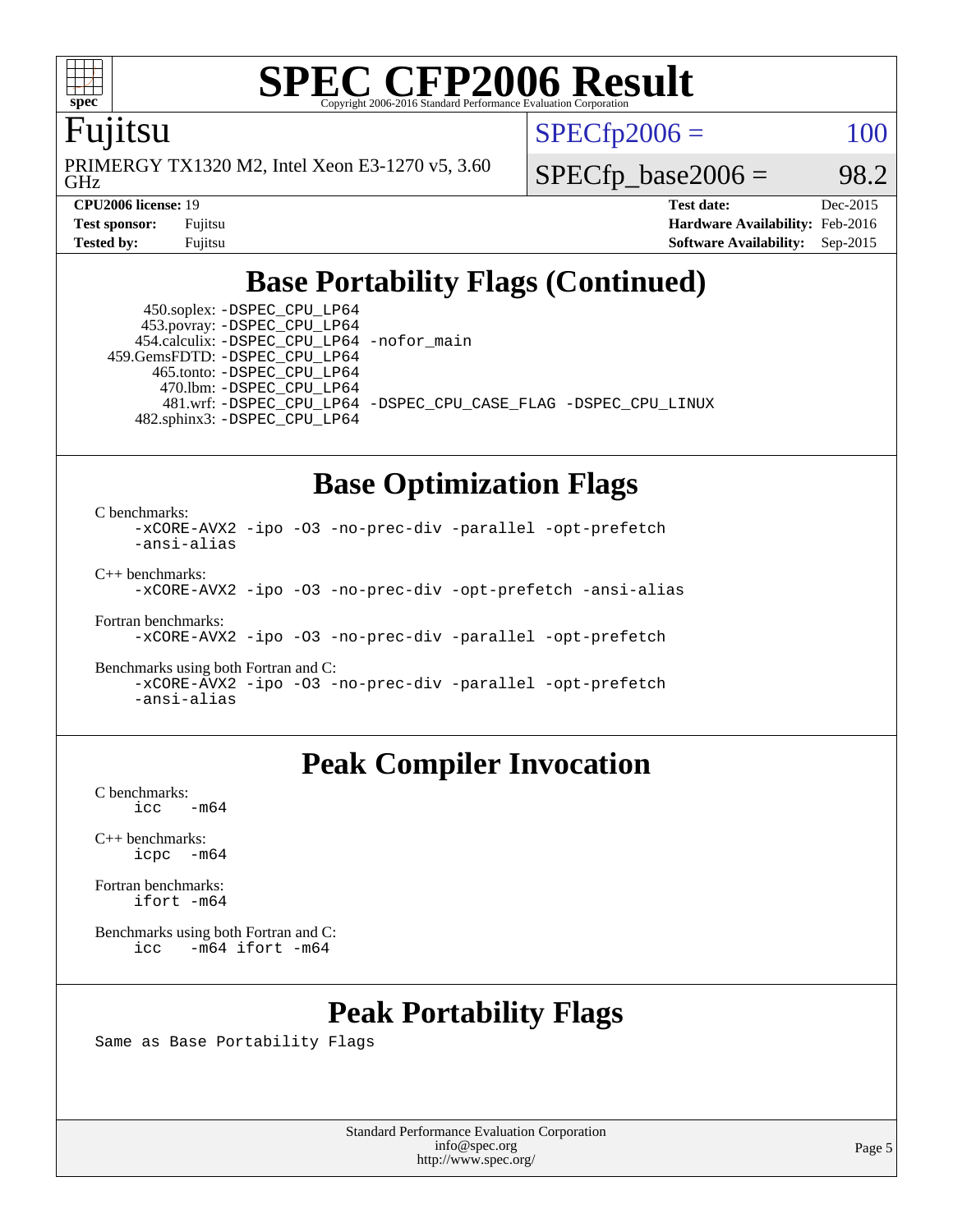

### Fujitsu

GHz PRIMERGY TX1320 M2, Intel Xeon E3-1270 v5, 3.60  $SPECTp2006 = 100$ 

 $SPECfp\_base2006 = 98.2$ 

**[CPU2006 license:](http://www.spec.org/auto/cpu2006/Docs/result-fields.html#CPU2006license)** 19 **[Test date:](http://www.spec.org/auto/cpu2006/Docs/result-fields.html#Testdate)** Dec-2015 **[Test sponsor:](http://www.spec.org/auto/cpu2006/Docs/result-fields.html#Testsponsor)** Fujitsu **[Hardware Availability:](http://www.spec.org/auto/cpu2006/Docs/result-fields.html#HardwareAvailability)** Feb-2016 **[Tested by:](http://www.spec.org/auto/cpu2006/Docs/result-fields.html#Testedby)** Fujitsu **[Software Availability:](http://www.spec.org/auto/cpu2006/Docs/result-fields.html#SoftwareAvailability)** Sep-2015

## **[Peak Optimization Flags](http://www.spec.org/auto/cpu2006/Docs/result-fields.html#PeakOptimizationFlags)**

[C benchmarks](http://www.spec.org/auto/cpu2006/Docs/result-fields.html#Cbenchmarks):

433.milc: basepeak = yes

 $470.$ lbm: basepeak = yes

 $482$ .sphinx3: basepeak = yes

[C++ benchmarks:](http://www.spec.org/auto/cpu2006/Docs/result-fields.html#CXXbenchmarks)

 444.namd: [-xCORE-AVX2](http://www.spec.org/cpu2006/results/res2016q1/cpu2006-20160111-38684.flags.html#user_peakPASS2_CXXFLAGSPASS2_LDFLAGS444_namd_f-xAVX2_5f5fc0cbe2c9f62c816d3e45806c70d7)(pass 2) [-prof-gen:threadsafe](http://www.spec.org/cpu2006/results/res2016q1/cpu2006-20160111-38684.flags.html#user_peakPASS1_CXXFLAGSPASS1_LDFLAGS444_namd_prof_gen_21a26eb79f378b550acd7bec9fe4467a)(pass 1) [-ipo](http://www.spec.org/cpu2006/results/res2016q1/cpu2006-20160111-38684.flags.html#user_peakPASS2_CXXFLAGSPASS2_LDFLAGS444_namd_f-ipo)(pass 2) [-O3](http://www.spec.org/cpu2006/results/res2016q1/cpu2006-20160111-38684.flags.html#user_peakPASS2_CXXFLAGSPASS2_LDFLAGS444_namd_f-O3)(pass 2) [-no-prec-div](http://www.spec.org/cpu2006/results/res2016q1/cpu2006-20160111-38684.flags.html#user_peakPASS2_CXXFLAGSPASS2_LDFLAGS444_namd_f-no-prec-div)(pass 2) [-par-num-threads=1](http://www.spec.org/cpu2006/results/res2016q1/cpu2006-20160111-38684.flags.html#user_peakPASS1_CXXFLAGSPASS1_LDFLAGS444_namd_par_num_threads_786a6ff141b4e9e90432e998842df6c2)(pass 1) [-prof-use](http://www.spec.org/cpu2006/results/res2016q1/cpu2006-20160111-38684.flags.html#user_peakPASS2_CXXFLAGSPASS2_LDFLAGS444_namd_prof_use_bccf7792157ff70d64e32fe3e1250b55)(pass 2) [-fno-alias](http://www.spec.org/cpu2006/results/res2016q1/cpu2006-20160111-38684.flags.html#user_peakCXXOPTIMIZEOPTIMIZE444_namd_f-no-alias_694e77f6c5a51e658e82ccff53a9e63a) [-auto-ilp32](http://www.spec.org/cpu2006/results/res2016q1/cpu2006-20160111-38684.flags.html#user_peakCXXOPTIMIZE444_namd_f-auto-ilp32)

447.dealII: basepeak = yes

450.soplex: basepeak = yes

```
 453.povray: -xCORE-AVX2(pass 2) -prof-gen:threadsafe(pass 1)
-ipo(pass 2) -O3(pass 2) -no-prec-div(pass 2)
-par-num-threads=1(pass 1) -prof-use(pass 2) -unroll4
-ansi-alias
```
[Fortran benchmarks](http://www.spec.org/auto/cpu2006/Docs/result-fields.html#Fortranbenchmarks):

 $410.bwaves: basepeak = yes$  416.gamess: [-xCORE-AVX2](http://www.spec.org/cpu2006/results/res2016q1/cpu2006-20160111-38684.flags.html#user_peakPASS2_FFLAGSPASS2_LDFLAGS416_gamess_f-xAVX2_5f5fc0cbe2c9f62c816d3e45806c70d7)(pass 2) [-prof-gen:threadsafe](http://www.spec.org/cpu2006/results/res2016q1/cpu2006-20160111-38684.flags.html#user_peakPASS1_FFLAGSPASS1_LDFLAGS416_gamess_prof_gen_21a26eb79f378b550acd7bec9fe4467a)(pass 1)  $-i\text{po}(pass 2) -\text{O3}(pass 2)$  [-no-prec-div](http://www.spec.org/cpu2006/results/res2016q1/cpu2006-20160111-38684.flags.html#user_peakPASS2_FFLAGSPASS2_LDFLAGS416_gamess_f-no-prec-div)(pass 2) [-par-num-threads=1](http://www.spec.org/cpu2006/results/res2016q1/cpu2006-20160111-38684.flags.html#user_peakPASS1_FFLAGSPASS1_LDFLAGS416_gamess_par_num_threads_786a6ff141b4e9e90432e998842df6c2)(pass 1) [-prof-use](http://www.spec.org/cpu2006/results/res2016q1/cpu2006-20160111-38684.flags.html#user_peakPASS2_FFLAGSPASS2_LDFLAGS416_gamess_prof_use_bccf7792157ff70d64e32fe3e1250b55)(pass 2) [-unroll2](http://www.spec.org/cpu2006/results/res2016q1/cpu2006-20160111-38684.flags.html#user_peakOPTIMIZE416_gamess_f-unroll_784dae83bebfb236979b41d2422d7ec2) [-inline-level=0](http://www.spec.org/cpu2006/results/res2016q1/cpu2006-20160111-38684.flags.html#user_peakOPTIMIZE416_gamess_f-inline-level_318d07a09274ad25e8d15dbfaa68ba50) [-scalar-rep-](http://www.spec.org/cpu2006/results/res2016q1/cpu2006-20160111-38684.flags.html#user_peakOPTIMIZE416_gamess_f-disablescalarrep_abbcad04450fb118e4809c81d83c8a1d)

434.zeusmp: basepeak = yes

437.leslie3d: basepeak = yes

 459.GemsFDTD: [-xCORE-AVX2](http://www.spec.org/cpu2006/results/res2016q1/cpu2006-20160111-38684.flags.html#user_peakPASS2_FFLAGSPASS2_LDFLAGS459_GemsFDTD_f-xAVX2_5f5fc0cbe2c9f62c816d3e45806c70d7)(pass 2) [-prof-gen:threadsafe](http://www.spec.org/cpu2006/results/res2016q1/cpu2006-20160111-38684.flags.html#user_peakPASS1_FFLAGSPASS1_LDFLAGS459_GemsFDTD_prof_gen_21a26eb79f378b550acd7bec9fe4467a)(pass 1)  $-i\text{po}(pass 2) -03(pass 2) -no-prec-div(pass 2)$  $-i\text{po}(pass 2) -03(pass 2) -no-prec-div(pass 2)$  $-i\text{po}(pass 2) -03(pass 2) -no-prec-div(pass 2)$ [-par-num-threads=1](http://www.spec.org/cpu2006/results/res2016q1/cpu2006-20160111-38684.flags.html#user_peakPASS1_FFLAGSPASS1_LDFLAGS459_GemsFDTD_par_num_threads_786a6ff141b4e9e90432e998842df6c2)(pass 1) [-prof-use](http://www.spec.org/cpu2006/results/res2016q1/cpu2006-20160111-38684.flags.html#user_peakPASS2_FFLAGSPASS2_LDFLAGS459_GemsFDTD_prof_use_bccf7792157ff70d64e32fe3e1250b55)(pass 2) [-unroll2](http://www.spec.org/cpu2006/results/res2016q1/cpu2006-20160111-38684.flags.html#user_peakOPTIMIZE459_GemsFDTD_f-unroll_784dae83bebfb236979b41d2422d7ec2) [-inline-level=0](http://www.spec.org/cpu2006/results/res2016q1/cpu2006-20160111-38684.flags.html#user_peakOPTIMIZE459_GemsFDTD_f-inline-level_318d07a09274ad25e8d15dbfaa68ba50) [-opt-prefetch](http://www.spec.org/cpu2006/results/res2016q1/cpu2006-20160111-38684.flags.html#user_peakOPTIMIZE459_GemsFDTD_f-opt-prefetch) [-parallel](http://www.spec.org/cpu2006/results/res2016q1/cpu2006-20160111-38684.flags.html#user_peakOPTIMIZE459_GemsFDTD_f-parallel)

 465.tonto: [-xCORE-AVX2](http://www.spec.org/cpu2006/results/res2016q1/cpu2006-20160111-38684.flags.html#user_peakPASS2_FFLAGSPASS2_LDFLAGS465_tonto_f-xAVX2_5f5fc0cbe2c9f62c816d3e45806c70d7)(pass 2) [-prof-gen:threadsafe](http://www.spec.org/cpu2006/results/res2016q1/cpu2006-20160111-38684.flags.html#user_peakPASS1_FFLAGSPASS1_LDFLAGS465_tonto_prof_gen_21a26eb79f378b550acd7bec9fe4467a)(pass 1)  $-i\text{po}(pass 2)$   $-03(pass 2)$   $-no-prec-div(pass 2)$  $-no-prec-div(pass 2)$ [-par-num-threads=1](http://www.spec.org/cpu2006/results/res2016q1/cpu2006-20160111-38684.flags.html#user_peakPASS1_FFLAGSPASS1_LDFLAGS465_tonto_par_num_threads_786a6ff141b4e9e90432e998842df6c2)(pass 1) [-prof-use](http://www.spec.org/cpu2006/results/res2016q1/cpu2006-20160111-38684.flags.html#user_peakPASS2_FFLAGSPASS2_LDFLAGS465_tonto_prof_use_bccf7792157ff70d64e32fe3e1250b55)(pass 2) [-inline-calloc](http://www.spec.org/cpu2006/results/res2016q1/cpu2006-20160111-38684.flags.html#user_peakOPTIMIZE465_tonto_f-inline-calloc) [-opt-malloc-options=3](http://www.spec.org/cpu2006/results/res2016q1/cpu2006-20160111-38684.flags.html#user_peakOPTIMIZE465_tonto_f-opt-malloc-options_13ab9b803cf986b4ee62f0a5998c2238) [-auto](http://www.spec.org/cpu2006/results/res2016q1/cpu2006-20160111-38684.flags.html#user_peakOPTIMIZE465_tonto_f-auto) [-unroll4](http://www.spec.org/cpu2006/results/res2016q1/cpu2006-20160111-38684.flags.html#user_peakOPTIMIZE465_tonto_f-unroll_4e5e4ed65b7fd20bdcd365bec371b81f)

[Benchmarks using both Fortran and C](http://www.spec.org/auto/cpu2006/Docs/result-fields.html#BenchmarksusingbothFortranandC):

Continued on next page